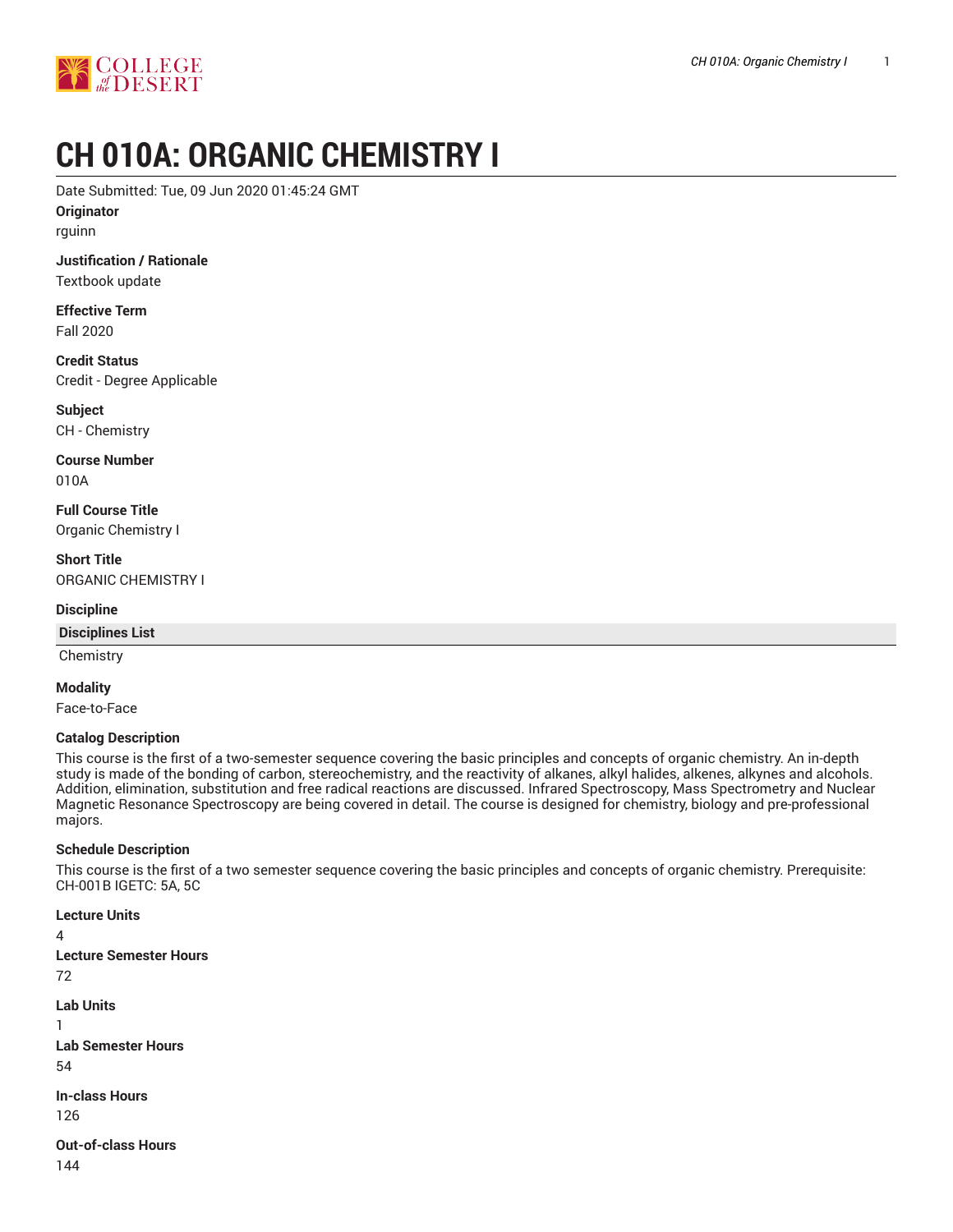

#### **Total Course Units**

5 **Total Semester Hours** 270

**Prerequisite Course(s)** CH 001B

## **Required Text and Other Instructional Materials**

**Resource Type** Book

**Author** Smith, J. G.

**Title** Organic Chemistry

**Edition**

5th

**City** New York

**Publisher** McGraw-Hill Education

**Year** 2017

**College Level**

Yes

**Flesch-Kincaid Level** 12

**ISBN #** 9780078021558

**Resource Type** Manual

**Author** Mayo, D.W., Pike, R.M., Forbes, D.C

**Title** Microscale Organic Laboratory, 6th ed

**Publisher** John Wiley Sons

**Year** 2016-01-06

**Class Size Maximum** 20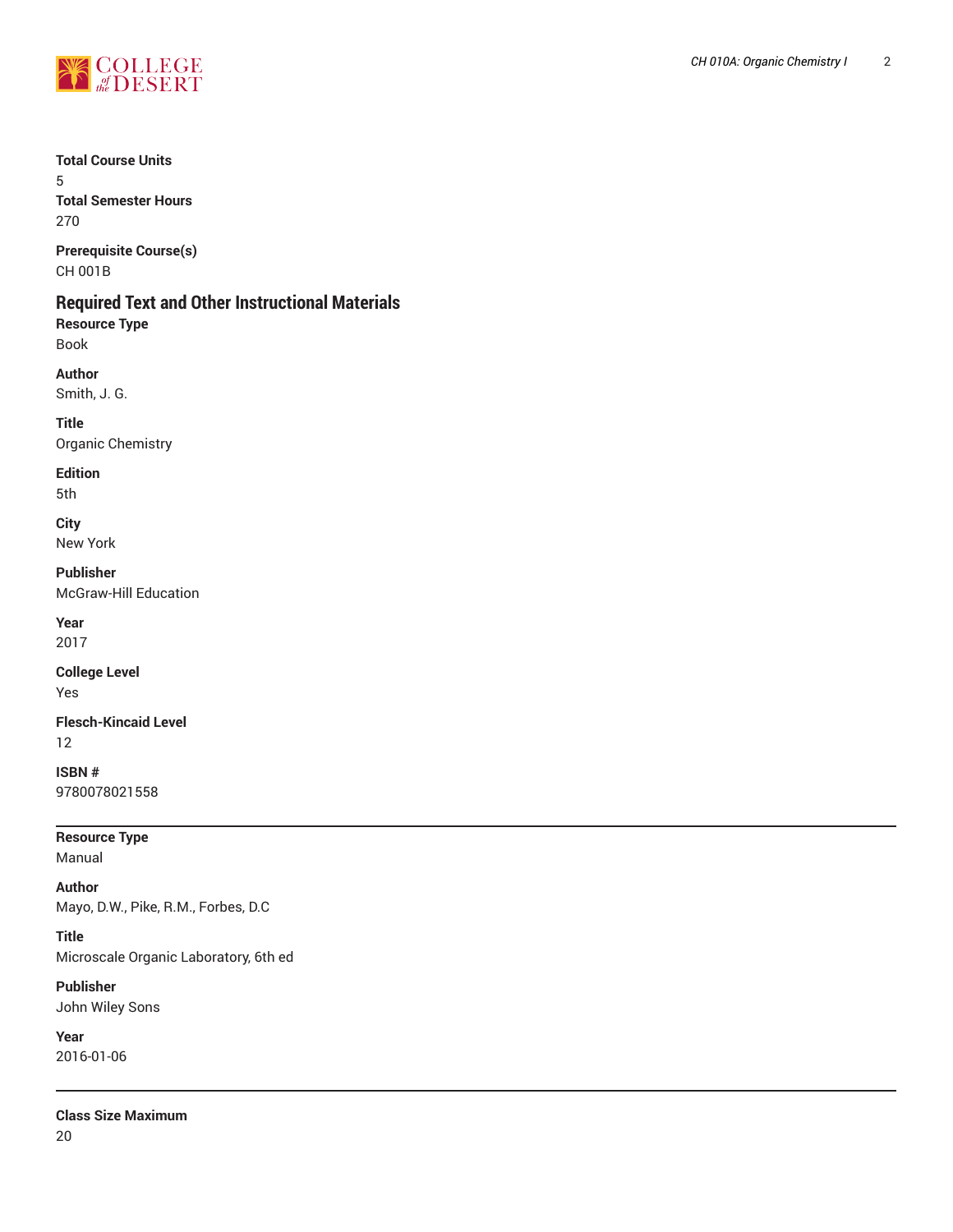

#### **Entrance Skills**

Delineate the concepts of atomic and molecular orbitals.

#### **Requisite Course Objectives**

CH 001B-Describe the laws of thermodynamics and compute energy changes in reactions.

CH 001B-Describe the kinetics of reactions, perform calculations using rate laws and describe basic reaction mechanisms.

CH 001B-Analyze the nature of chemical equilibria, the Law of Mass Action and perform calculations involving equilibria, weak acids and bases, pH, buffers and slightly soluble substances.

CH 001B-Delineate simple organic and biochemical functional groups and their reactions.

#### **Entrance Skills**

Discuss chemical reactions.

#### **Requisite Course Objectives**

CH 001B-Describe the kinetics of reactions, perform calculations using rate laws and describe basic reaction mechanisms. CH 001B-Analyze the nature of chemical equilibria, the Law of Mass Action and perform calculations involving equilibria, weak acids and bases, pH, buffers and slightly soluble substances.

#### **Entrance Skills**

Describe the concept of functional groups.

#### **Requisite Course Objectives**

CH 001B-Delineate simple organic and biochemical functional groups and their reactions.

#### **Course Content**

- 1. Review of atomic and molecular orbitals, bonding theories, acids and bases.
- 2. Alkanes and the concept of isomerism.
- 3. Stereochemistry of chiral molecules and geometric isomers.
- 4. Nucleophilic and electrophilic substitution reaction mechanisms.
- 5. Alkenes,alkynes, alkyl halides, and alcohols and their physical and chemical properties.
- 6. Addition, elimination, and free radical reactions.
- 7. Infrared Spectroscopy, Mass Spectrometry, Proton and Carbon Nuclear Magnetic Resonance Spectroscopy.

#### **Lab Content**

Crystallization, melting point, boiling point, refractive index, paper chromatography, column chromatography, simple and fractional distillation, extraction, molecular modeling, elimination reactions, organic synthesis reactions, Grignard reaction, IR, H-NMR, C-NMR, GC-MS.

#### **Course Objectives**

| <b>Objectives</b>                                                                                                                                              |
|----------------------------------------------------------------------------------------------------------------------------------------------------------------|
| Describe the ways in which carbon forms bonds and the differences between inorganic and organic compounds.                                                     |
| State the relevance of acids and bases to organic chemistry.                                                                                                   |
| Explain the concepts of constitutional isomers and stereoisomerism.                                                                                            |
| Describe the chemical properties of the alkanes, alkenes, alkynes, haloalkanes, alcohols.                                                                      |
| Learn and apply the following reaction mechanisms: of nucleophilic substitution and elimination, addition reaction<br>and free radical substitution reactions. |
| Learn how to acquire and interpret IR, Mass, proton NMR, and carbon NMR spectra.                                                                               |
|                                                                                                                                                                |

#### **Student Learning Outcomes**

|           | Upon satisfactory completion of this course, students will be able to:              |
|-----------|-------------------------------------------------------------------------------------|
| Outcome 1 | Analyze spectroscopic data to draw plausible conclusions about molecular structure. |
| Outcome 2 | Write a mechanism for an organic reaction.                                          |
| Outcome 3 | Develop an experimental narrative, recorded in a laboratory notebook.               |
| Outcome 4 | Perform an organic synthesis safely and accurately.                                 |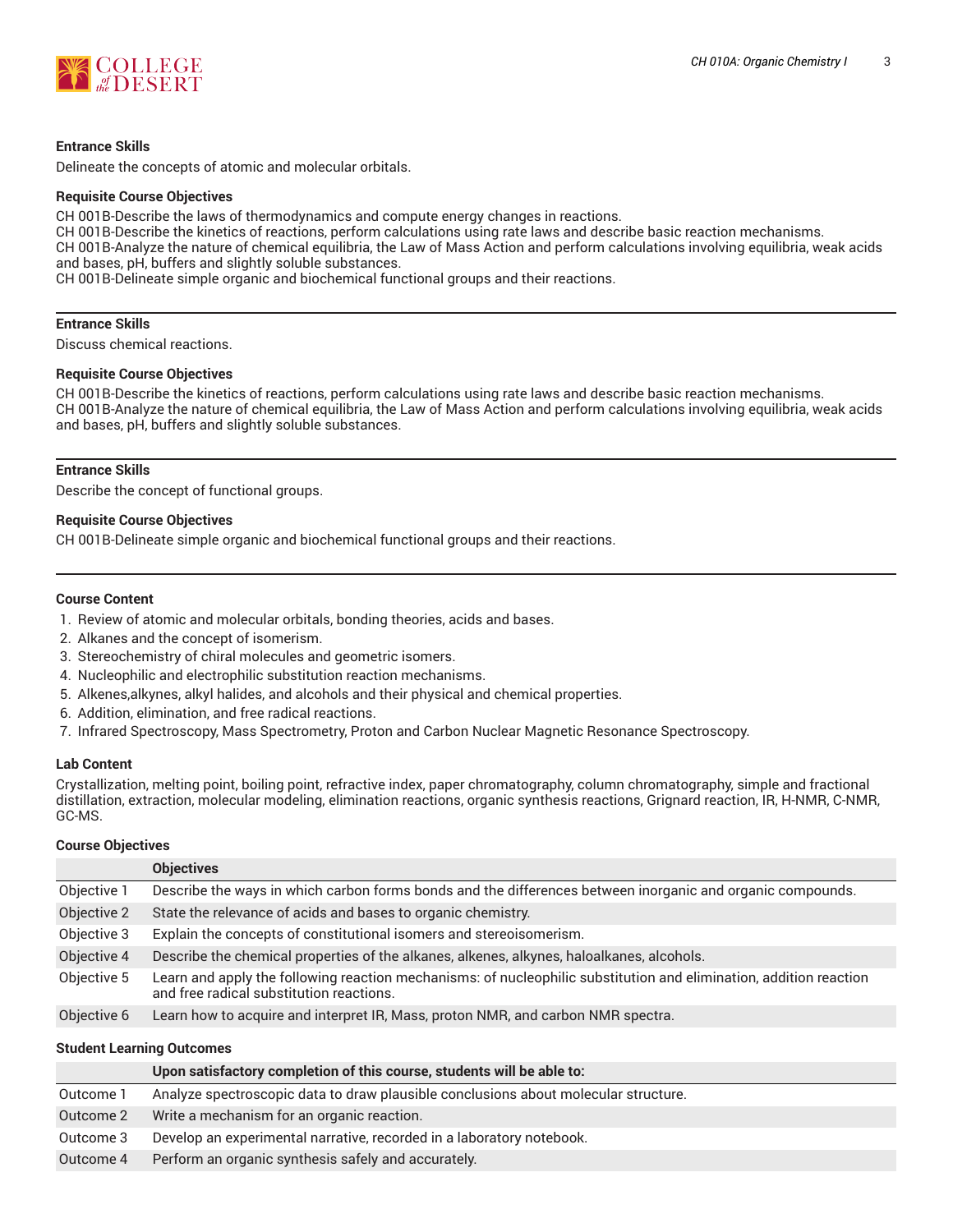

#### Outcome 5 Predict unimolecular and bimolecular substitution and elimination reaction outcomes when given reagents and reaction conditions.

#### **Methods of Instruction**

| <b>Method</b>                            | method will be used in this course.                                                                                                                                                                                                                                                                              | Please provide a description or examples of how each instructional                                                                                                                                                |  |  |
|------------------------------------------|------------------------------------------------------------------------------------------------------------------------------------------------------------------------------------------------------------------------------------------------------------------------------------------------------------------|-------------------------------------------------------------------------------------------------------------------------------------------------------------------------------------------------------------------|--|--|
| Collaborative/Team                       |                                                                                                                                                                                                                                                                                                                  | Laboratory experiments are done in pairs or groups. Often experimental<br>techniques are taught once or twice by the faculty, and then the student<br>is tasked with teaching fellow students the same technique. |  |  |
| Technology-based instruction             | quizzes, handouts, grades on CANVAS.                                                                                                                                                                                                                                                                             | Power Point presentations, animation.I post lecture notes, sample                                                                                                                                                 |  |  |
| Participation                            | analyze various aspects of chemical systems.                                                                                                                                                                                                                                                                     | Students participate in lecture, activities, and laboratory experiments to                                                                                                                                        |  |  |
| Lecture                                  |                                                                                                                                                                                                                                                                                                                  | Lecture presentations including visual aids, power point presentations,<br>animation. Handouts summarizing lecture material.                                                                                      |  |  |
| Laboratory                               | Laboratory work to give "hands-on" knowledge. The laboratory sessions<br>have a large theoretical component. The students learn how to use<br>different instruments like: FT-IR, GC, GC-MS, NMR, Abbe Refractometer,<br>melt-temp, distillation glass equipment, analytical balances, syringes,<br>and pipettes. |                                                                                                                                                                                                                   |  |  |
| Skilled Practice at a Workstation        | of spectroscopic analysis.                                                                                                                                                                                                                                                                                       | Students are trained to use software associated with common methods                                                                                                                                               |  |  |
| <b>Methods of Evaluation</b>             |                                                                                                                                                                                                                                                                                                                  |                                                                                                                                                                                                                   |  |  |
| <b>Method</b>                            | Please provide a description or examples of how<br>each evaluation method will be used in this course.                                                                                                                                                                                                           | <b>Type of Assignment</b>                                                                                                                                                                                         |  |  |
| Written homework                         | Students are assigned several packets of spectra<br>that they will use as evidence to establish the<br>identity of the molecule represented by those<br>spectra.                                                                                                                                                 | Out of Class Only                                                                                                                                                                                                 |  |  |
| Tests/Quizzes/Examinations               | Quizzes and exams consist of multiple-choice,<br>short-answer, and long-answer questions.                                                                                                                                                                                                                        | In and Out of Class                                                                                                                                                                                               |  |  |
|                                          | All quizzes, exams, and the Final exam are<br>cumulative and include questions that require the<br>synthesis of knowledge from separately-learned<br>concepts to be appropriately answered.                                                                                                                      |                                                                                                                                                                                                                   |  |  |
|                                          | The bulk of outside-of-class time studying for these<br>quizzes and exams, as they make up the majority of<br>their grade.                                                                                                                                                                                       |                                                                                                                                                                                                                   |  |  |
| Group activity participation/observation | Students work in groups in lecture to participate in<br>in-class activities.                                                                                                                                                                                                                                     | In Class Only                                                                                                                                                                                                     |  |  |
|                                          | Students work in pairs or groups in lab to perform<br>the experiments.                                                                                                                                                                                                                                           |                                                                                                                                                                                                                   |  |  |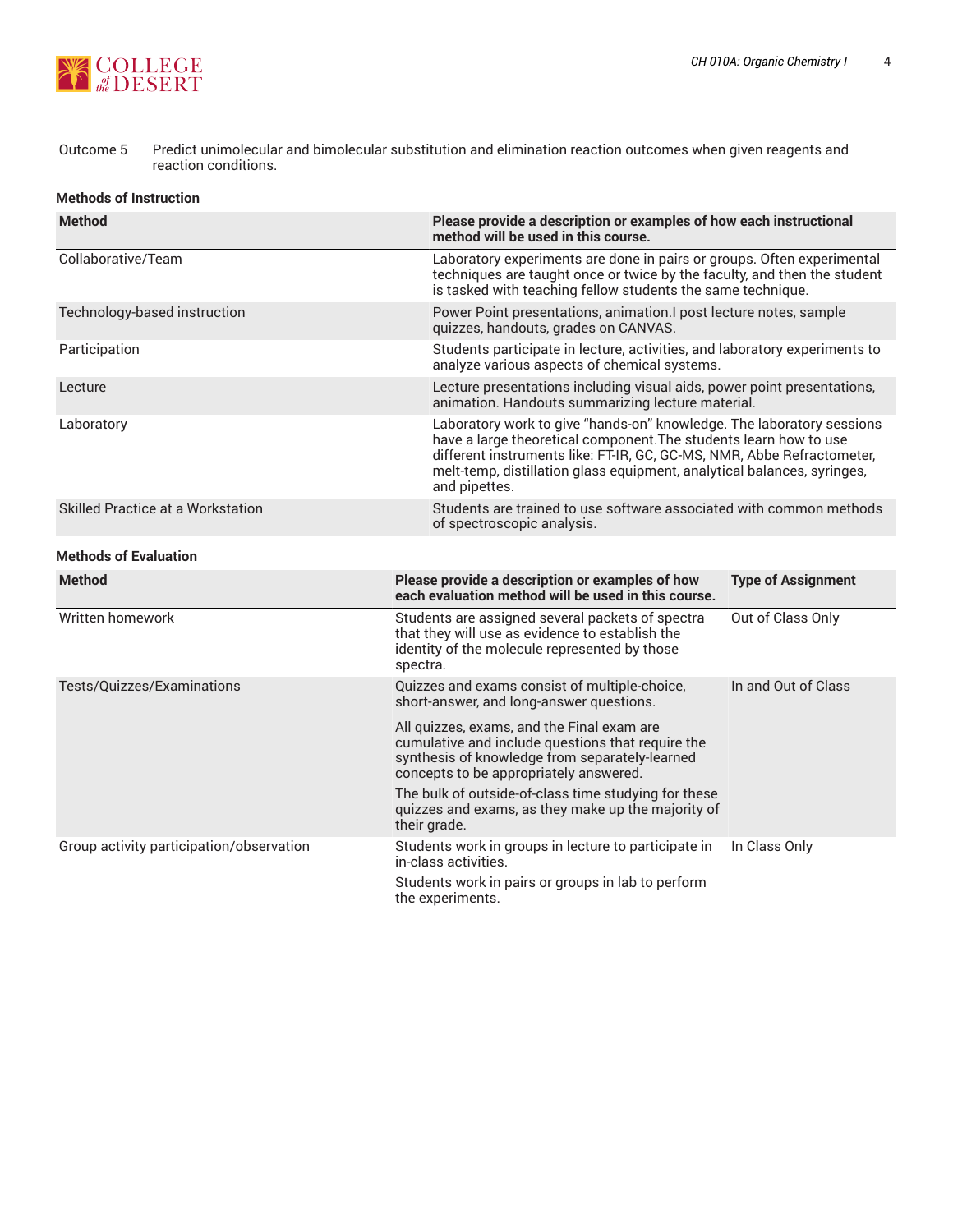

| Laboratory projects | Students perform roughly 11-12 experiments. Each  In and Out of Class<br>experiment takes three to six hours in the laboratory<br>wherein they put into practice theories discussed in<br>the lecture.                                                                                                                                                                                                                                                                                                                          |  |
|---------------------|---------------------------------------------------------------------------------------------------------------------------------------------------------------------------------------------------------------------------------------------------------------------------------------------------------------------------------------------------------------------------------------------------------------------------------------------------------------------------------------------------------------------------------|--|
|                     | Students will spend roughly five to six hours<br>preparing for an upcoming laboratory experiment.<br>This will include reading provided materials<br>pertaining to the experiment, watching provided<br>hyperlinks to videos and written instructions<br>about various laboratory techniques, finding<br>and tabulating information (particularly safety<br>information) about the chemicals they intend to<br>use, and explaining any predictions they might<br>have about the outcome of the experiment they will<br>perform. |  |
|                     | For each experiment the student keeps a laboratory<br>notebook, writing a detailed narrative of how they<br>prepared for the experiment, how the experiment<br>was performed, what results came of it, and what<br>conclusions could be drawn from the recorded<br>results.<br>Students spend roughly 40 hours per semester                                                                                                                                                                                                     |  |
|                     | outside of class preparing for and writing up<br>laboratory reports for experiments done in lab.                                                                                                                                                                                                                                                                                                                                                                                                                                |  |

#### **Assignments**

#### **Other In-class Assignments**

- 1. Lecture quizzes
- 2. Lecture exams
- 3. Laboratory experiments

#### **Other Out-of-class Assignments**

- 1. Laboratory reports
- 2. Lecture homework assignments

#### **Grade Methods**

Letter Grade Only

**COD GE** C1 - Natural Sciences

**CSU GE** B1 - Physical Science B3 - Laboratory Activity

**IGETC GE** 5A - Physical Science 5C - Science Laboratory

#### **MIS Course Data**

**CIP Code** 40.0501 - Chemistry, General.

**TOP Code** 190500 - Chemistry, General

**SAM Code** E - Non-Occupational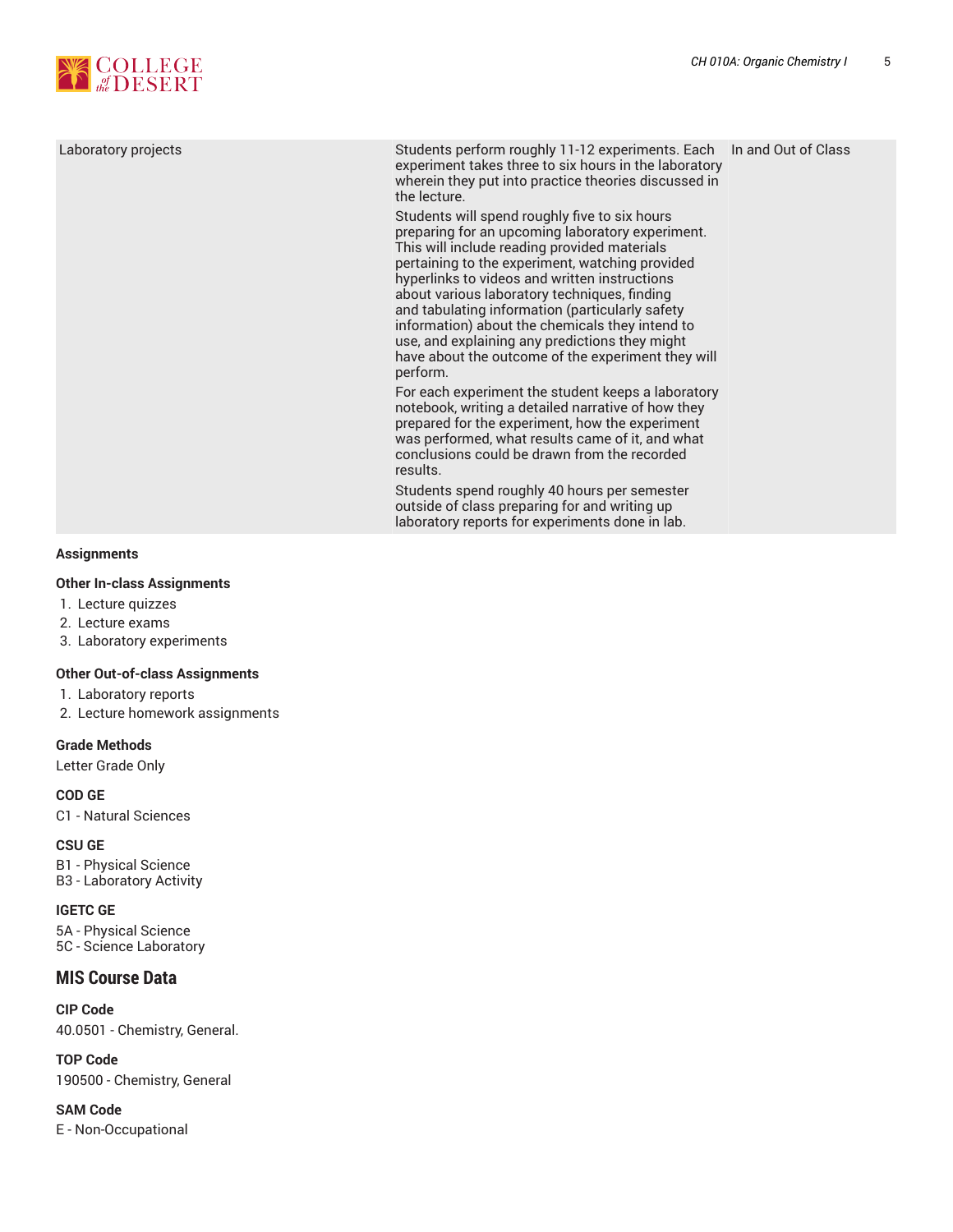

**Basic Skills Status** Not Basic Skills

**Prior College Le v e l** Not applicable

**Cooperative Work Experience** Not a Coop Course

**Course Classification Status** Credit Course

**Approved Special Class** Not special class

**Noncredit Catego r y** Not Applicable, Credit Course ,

**Funding Agency Category** Not Applicable

**Program Status** Program Applica ble

**T r a n s f e r S t a t u s** Transferable to both UC and CSU

**General Education Status** Not applicable

**Support Course Status** Course is not a support course

**C-ID** CHEM 160S

**Allow Audit** No

**Repeatability** No

**Materials Fee** No

**Ad d i t i o n a l F e e s ?** No

### **Approvals**

**Curriculum Committee Approval Date** 11/05/2019

Academic Senate Approval Date 11/14/2019

Board of Trustees Approval Date 12/19/2019

**Chancellor's Office Approval Date** 6/08/2020